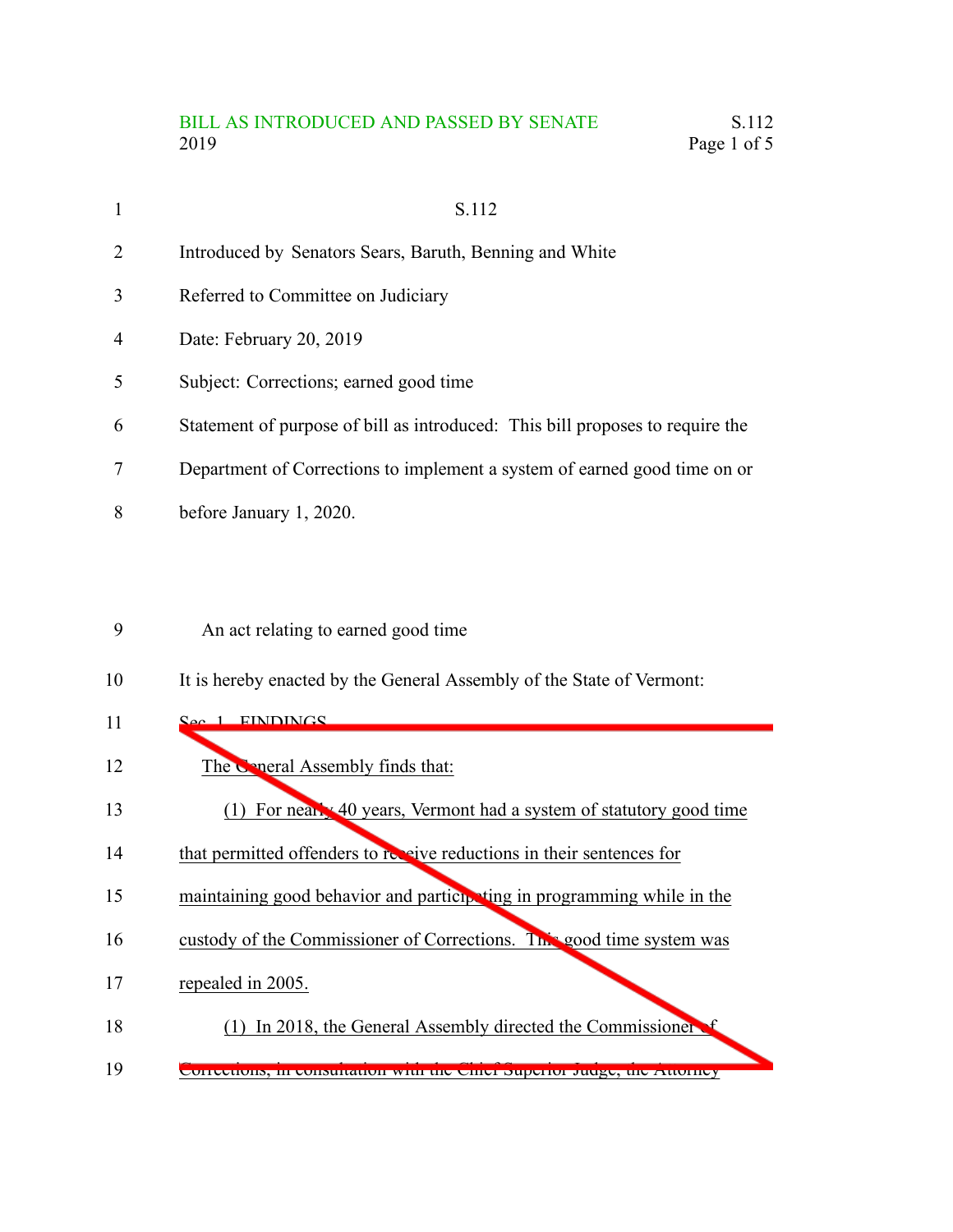| 1  | ral the Executive Director of the Department of Sheriffs and State's             |
|----|----------------------------------------------------------------------------------|
| 2  | Atterneys, and the Defender General, to submit a report (the Report) to the      |
| 3  | Legislature on the advisability and feasibility of reinstituting a system of     |
| 4  | earned good time for persons under Department of Corrections supervision.        |
| 5  | The Report was filed on November 15, 2018.                                       |
| 6  | (2) In the Report, the Commissioner found that:                                  |
| 7  | (A) empirical studies show that earned good time is effective at                 |
| 8  | prison population management, has little to no community impact or effect on     |
| 9  | public safety, and is perceived <b>b</b> correctional administrators as having a |
| 10 | positive impact on facility control;                                             |
| 11 | (B) earned good time reduces incarceration costs by an amount                    |
| 12 | ranging from \$1,800.00 to \$5,500.00 per in nate, depending on the number of    |
| 13 | days an inmate's sentence is reduced; and                                        |
| 14 | (C) although research is mixed, studies show that earned good time               |
| 15 | can result in a crime rate reduction of $1-3.5$ percent.                         |
| 16 | On the basis of the Report's findings, the Commissioner concluded<br>(3)         |
| 17 | that the Department should "reinstitute a program of earned good time for        |
| 18 | sentenced inmates and individuals on furlough."                                  |
| 19 | In order to reduce the State's prison population by reintegrating<br>(4)         |
| 20 | offenders into the community while maintaining public safety, a system of        |
| 21 | earned good time should be remstituted in vermoin as soon as possible.           |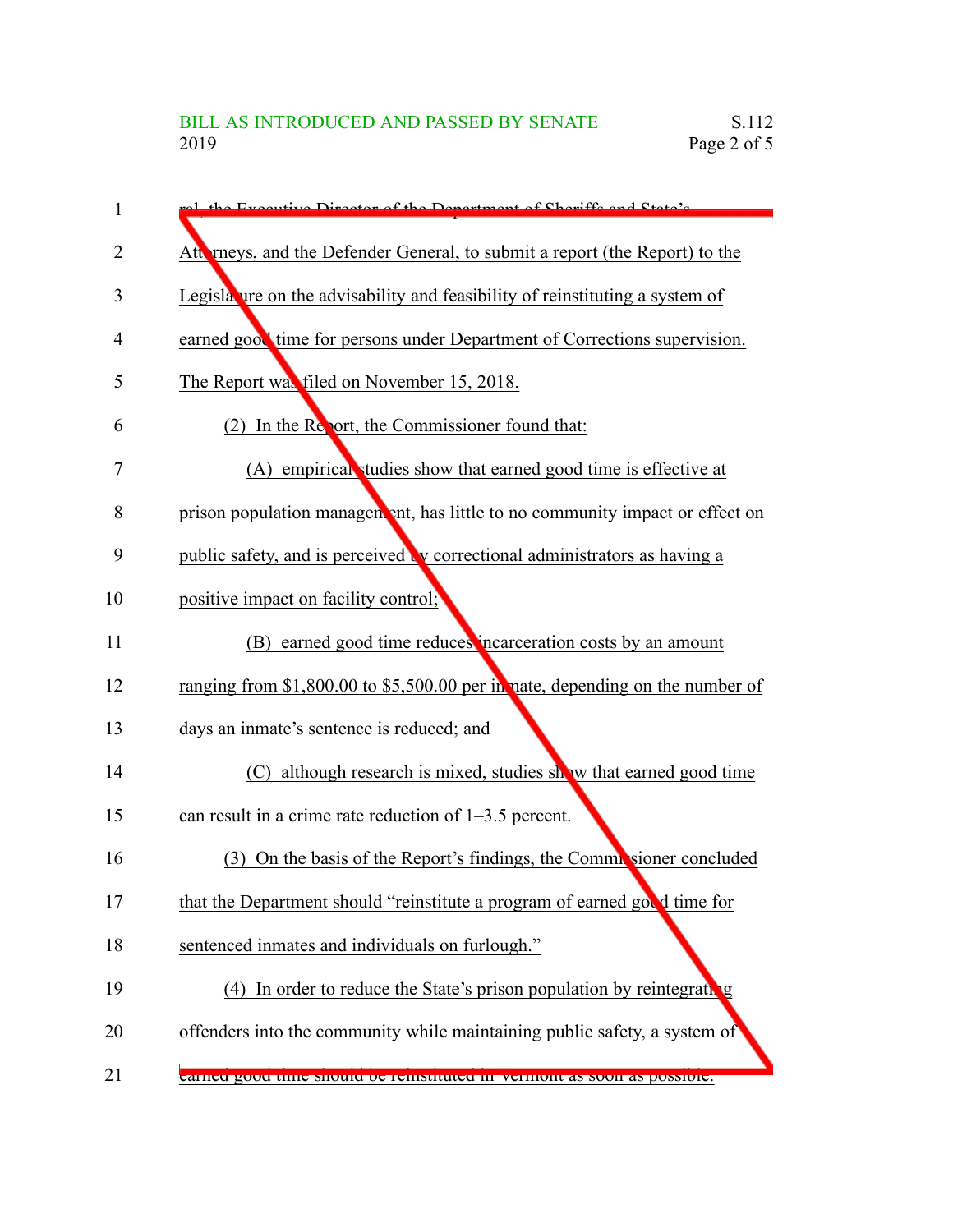| 1  | $S_{\text{AC}}$ 2 28 V $S_A$ $S_A$ $R1$ is added to read.                           |
|----|-------------------------------------------------------------------------------------|
| 2  | § 888. EARNED GOOD TIME; REDUCTION OF TERM                                          |
| 3  | the Department shall by rule implement an earned good time program<br>(a)           |
| 4  | on or before January 1, 2020.                                                       |
| 5  | (b) The earned good time program implemented pursuant to this section               |
| 6  | shall comply with the following standards:                                          |
| 7  | (1) The program shall be available for all offenders under the                      |
| 8  | supervision of the Department, including furloughed offenders, who have been        |
| 9  | sentenced and committed to the custody of the Commissioner for a term of            |
| 10 | more than one year.                                                                 |
| 11 | The program shall be a merit-bosed system designed to incentivize<br>(2)            |
| 12 | offenders to participate in activities that prepare them for reentry. The           |
| 13 | program shall provide for reductions in the offender's term of supervision for      |
| 14 | periods during which the offender has participated in <b>Reatment</b> , counseling, |
| 15 | education, or vocational training or complied with other requirements               |
| 16 | identified by the Department to meet the offender's needs.                          |
| 17 | The Department shall provide timely written notice to the offender<br>(3)           |
| 18 | any time the offender receives a reduction in his or her term of superviction       |
| 19 | pursuant to this section, and the Department shall maintain a system that           |
| 20 | <u>aocuments and records an such reductions in each orienter s permanent met</u>    |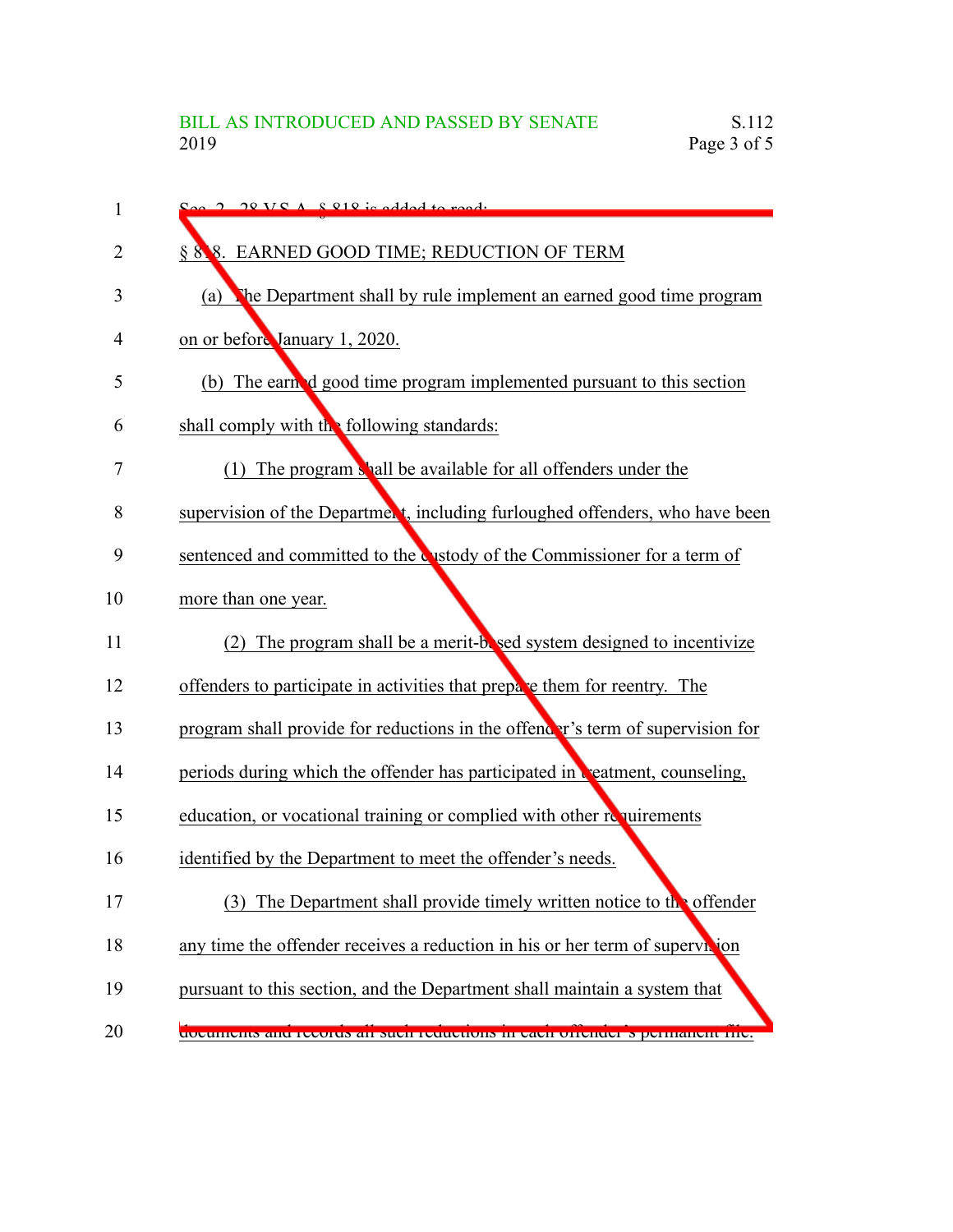#### Sec. 2. EFFECTIVE DATE 1

### This act shall take effect on passage.

*Sec. 1. FINDINGS*

2

*The General Assembly finds that:*

*(1) For nearly 40 years, Vermont had a system of statutory good time that permitted offenders to receive reductions in their sentences for maintaining good behavior and participating in programming while in the custody of the Commissioner of Corrections. This good time system was repealed in 2005.*

*(1) In 2018, the General Assembly directed the Commissioner of Corrections, in consultation with the Chief Superior Judge, the Attorney General, the Executive Director of the Department of Sheriffs and State's Attorneys, and the Defender General, to submit a report (the Report) to the Legislature on the advisability and feasibility of reinstituting a system of earned good time for persons under Department of Corrections supervision. The Report was filed on November 15, 2018.*

*(2) In the Report, the Commissioner found that:*

*(A) empirical studies show that earned good time is effective at prison population management, has little to no community impact or effect on public safety, and is perceived by correctional administrators as having a positive impact on facility control;*

*(B) earned good time reduces incarceration costs by an amount ranging from \$1,800.00 to \$5,500.00 per inmate, depending on the number of days an inmate's sentence is reduced; and*

*(C) although research is mixed, studies show that earned good time can result in a crime rate reduction of 1–3.5 percent.*

*(3) On the basis of the Report's findings, the Commissioner concluded that the Department should "reinstitute a program of earned good time for sentenced inmates and individuals on furlough."*

*(4) In order to reduce the State's prison population by reintegrating offenders into the community while maintaining public safety, a system of earned good time should be reinstituted in Vermont as soon as possible.*